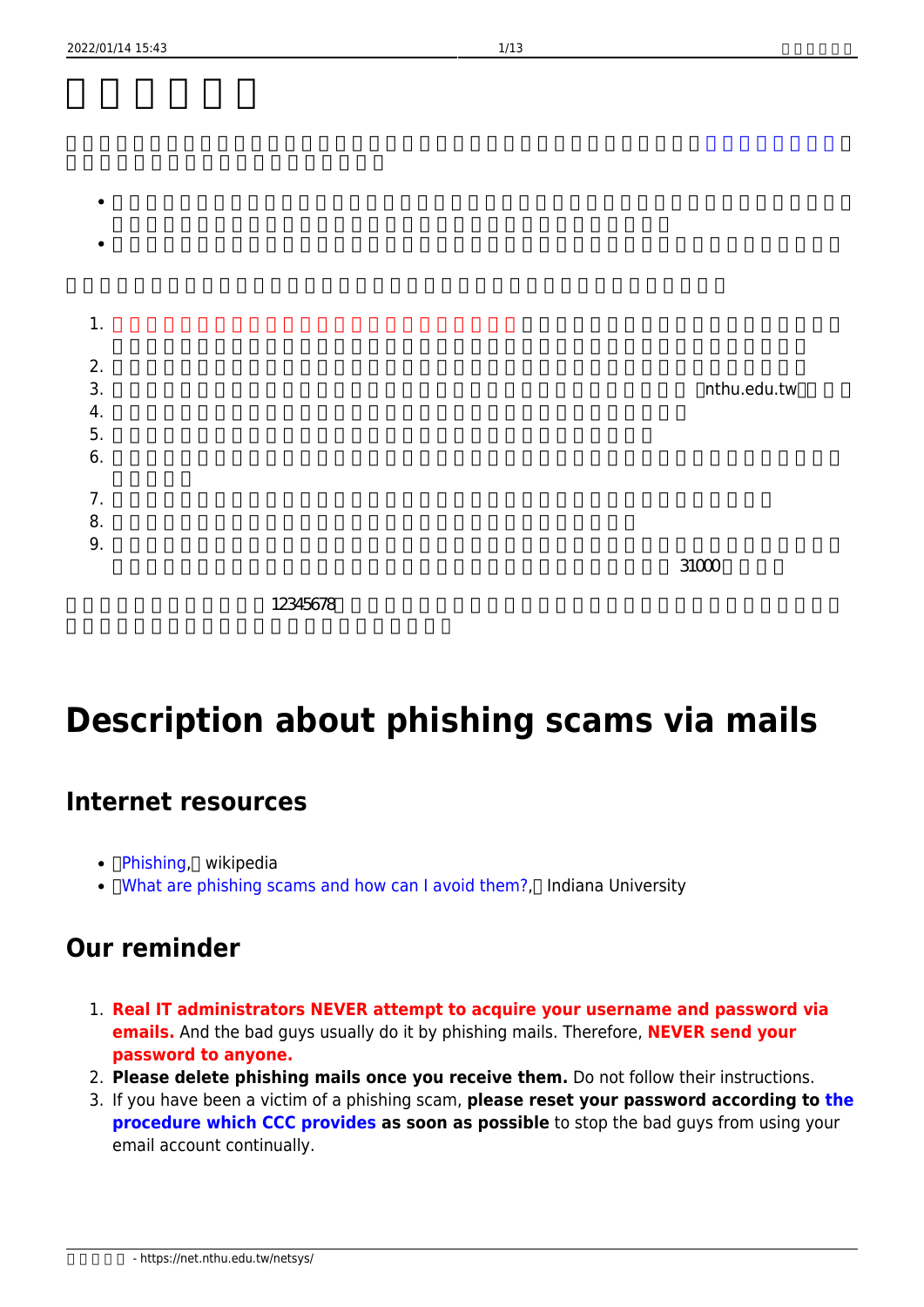#### 2020 08 11

• NEW 2020 08 11 admin@nthu.edu.tw  $\begin{array}{c}$  (TAITRA) :TWI11012/PwC Taiwan/QT456009 $\Box$ **following example is a phishing scam. Delete it once you receive it. [More...](#page--1-0)):**

 $2020 \quad 1 \quad 20$  $\Box$ TAITRA $\Box$ 333 4 11012 02 2725-5200 传真:(02)2757-6653

 $\Box$ taitra@taitra.org.tw

TWCERT/CC 8/7 https://www.twcert.org.tw/tw/cp-104-3832-4d486-1.html

### **2013 04 13**

2013年04月13日(六)有用戶收到詐騙信主旨為「 帳戶維護計劃 」,**詐騙信內文如下所示 (The following example is a phishing scam. Delete it once you receive it. [More...](#page--1-0))**  您的帳戶已達到配額限制的電子郵件設置由您的administrator.You不能夠發送 size.Click∏ Webmail http://tinyurl.com/webofficeadm100354004 WebAdmin c2013 **2011 03 30** • NEW 2011 CB 30 **CONFIDENT CONTROLLY SETTING THE REDU.TW Webmail account owner III (The following example is a phishing scam. Delete it once you receive it. [More...](#page--1-0)**)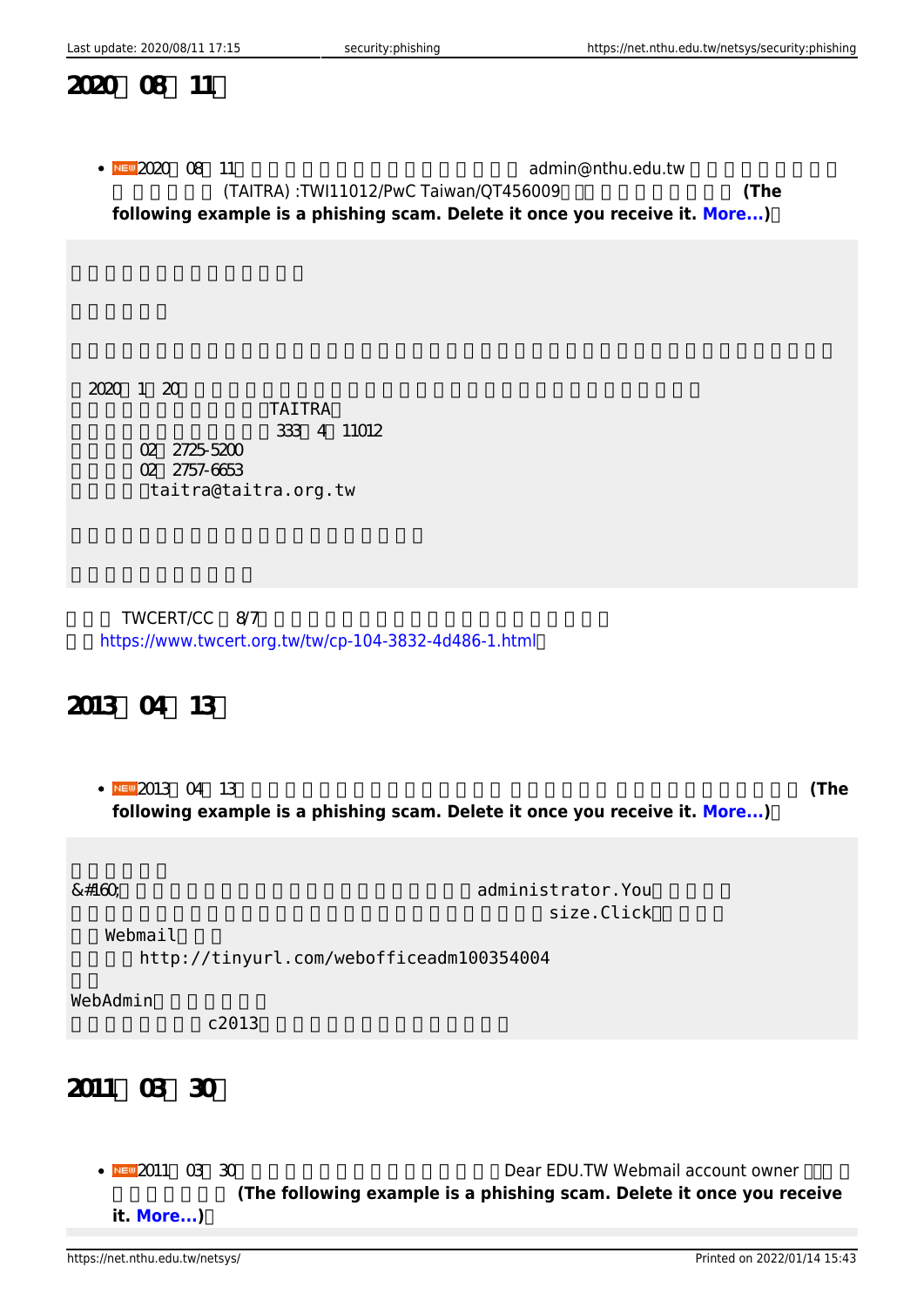Dear EDU.TW Webmail account owner,

 This is to inform you that we are currently carrying out scheduled maintenance and upgrade our Webmail service, all account owners are required to verify their email account via http://www.access.accountverify.cz.cc/ in order to keep the contents of the mailbox safe. failure to do this within 72 hours of receiving this message, your account will be deleted from our database.

http://www.access.accountverify.cz.cc/

**2011 02 21** 

• NEW 2011 CC 21 **Dear Webmail Subscriber** <sub>□</sub> **(The following example is a phishing scam. Delete it once you receive it. [More...](#page--1-0))** 

Dear Webmail Subscribers,

We are contacting you to remind you that our Account Review Team identified some unusual activity in your Webmail Account. As a result,access to your account has been limited in accordance with the Webmail Account Online User Agreement.

Your account access will remain limited until this issue has been resolved. You are therefore required to provide the information below:

E-mail User:\_\_\_\_\_\_\_\_\_\_\_\_\_\_\_\_\_

Password:

Date of Birth:

Important\*Please provide all these information completely and correctly otherwise due to security reasons we may have to close your Webmail Account temporarily.We thank you for your prompt attention to this matter. Please understand that this is a security measure intended to help protect you and your Webmail Account. We apologise for any inconvenience.

#### **2011 01 10**

• NEW 2011 O1 O8 **Dear MX WebMail User I (The following example is a phishing scam. Delete it once you receive it. [More...\)](#page--1-0):**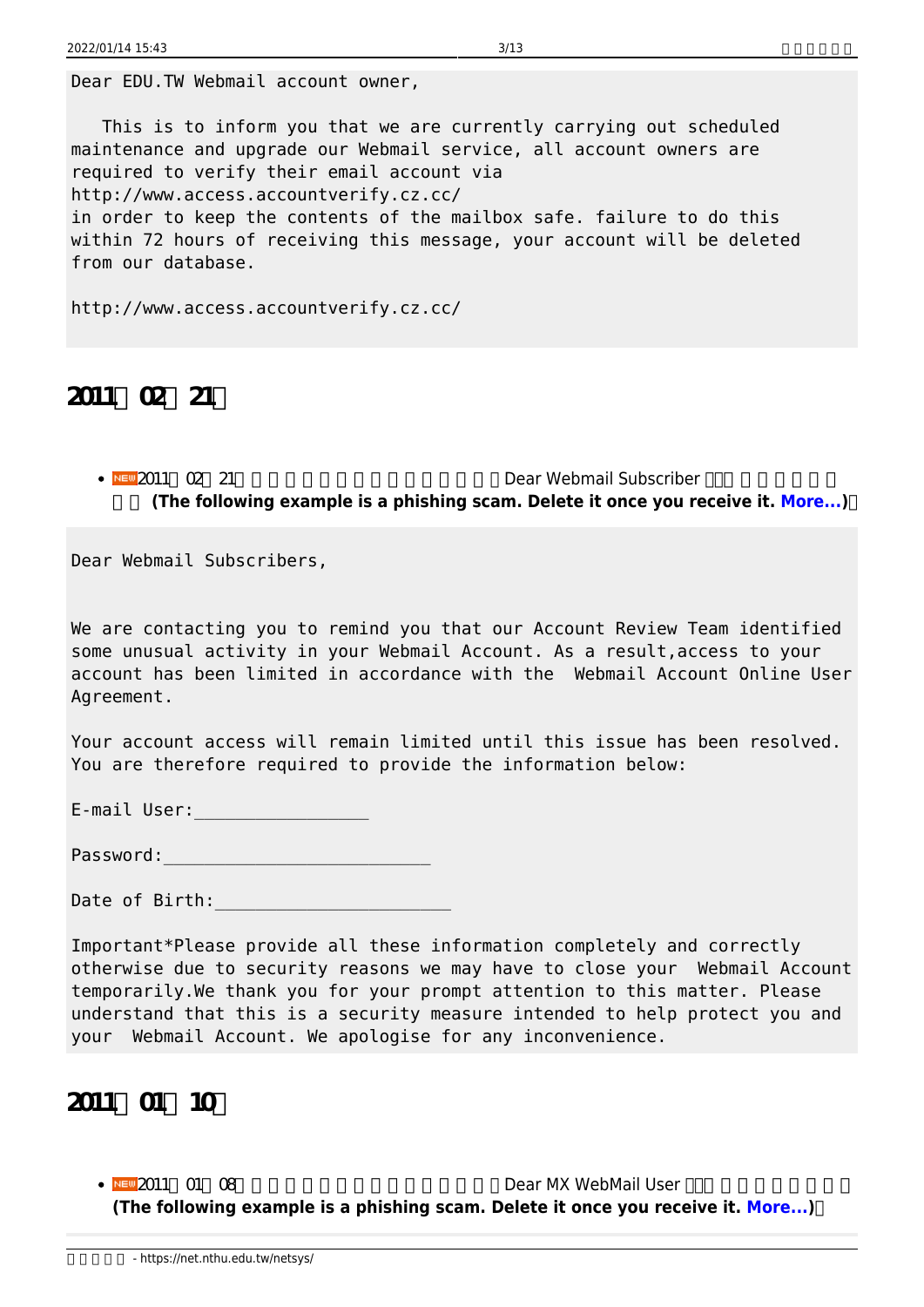Dear MX WebMail User,

Compliment of the season to you and your family, we appreciate your patronage in the year 2010. Please be informed that system upgrading is currently going on, so as to upgrade our WebMail System from 2010 to 2011 Classic Webmail log you are to verify your account by sending your Username.......... and Password.......... to our networking Engineers, otherwise your mail account will be terminated from our Server thank you, Failure to comply mean closure of your account from our Server. Administrator for confirmation.

Thank you.

**2011 01 03** 

• **NEW** 2010 12 28 **12 A** T Important Notice From Help Desk **(The following example is a phishing scam. Delete it once you receive it. [More...](#page--1-0)**) $\Box$ 

NATIONAL TSING HUA UNIVERSITY EMAIL ACCOUNT UPGRADE

ATTENTION WEB-MAIL USER

Your E-mail Box has reached its maximum limit of 500MB storage and your account will be deactivated if you do not upgrade it now. To upgrade your web-mail account, kindly click on the below link and follow the instructions to upgrade space for more storage.

http://www.knaus-camping-hennesee.de/phpform/use/AccountUpgrade/form1.html

Your account shall remain active after you have successfully confirmed your account.

Copyright 2010 National Tsing Hua University • No. 101, Section 2, Kuang-Fu Road, Hsinchu, Taiwan 30013, R.O.C • ALL RIGHTS RESERVED  $•:$ 

#### !!! WARNING !!!

Failure to log out will allow others to access your account. Closing the browser window does NOT log you out properly. To log out, please click one of the "Log out" icons in the browser window.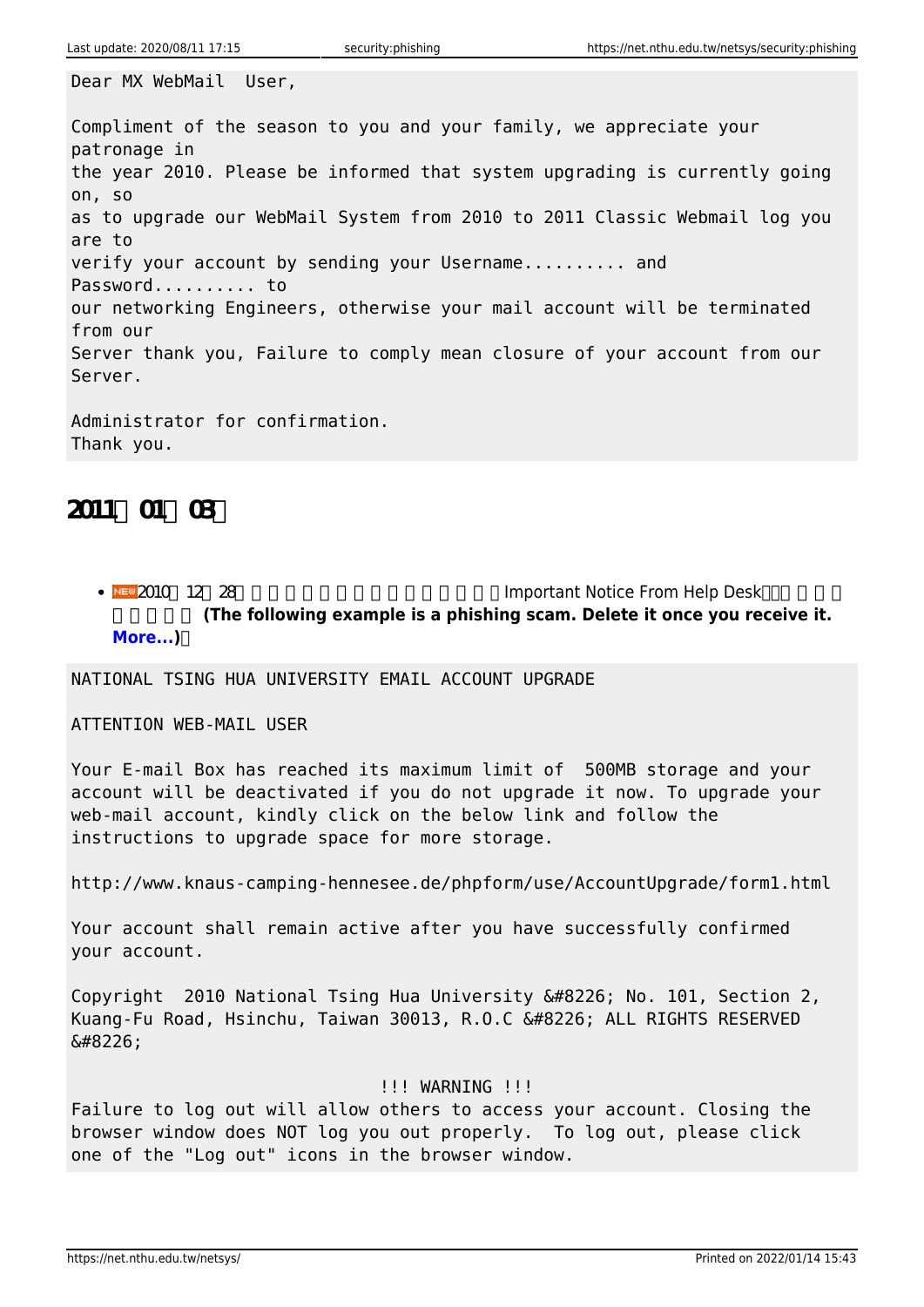### **2010** 12

**•**  $\frac{1}{2010}$  12 **phishing scam. Delete it once you receive it. [More...\)](#page--1-0):**



2. 下方**「執行」連結非本校 nthu.edu.tw 網域**,當使用者輸入密碼按執行後,密碼送至該惡意

### **2010 11 20**

• NEW 2010 11 20 **Integral Contract Contract Contract Contract Contract Contract Contract Contract Contract Contract Contract Contract Contract Contract Contract Contract Contract Contract Contract Contract Contract Contra** Account<sup>I</sup> **you receive it. [More...](#page--1-0))** 

Dear National Tsing Hua University Email Account User,

This message is sent automatically by the computer.

If you are receiving this message it means that your email address has been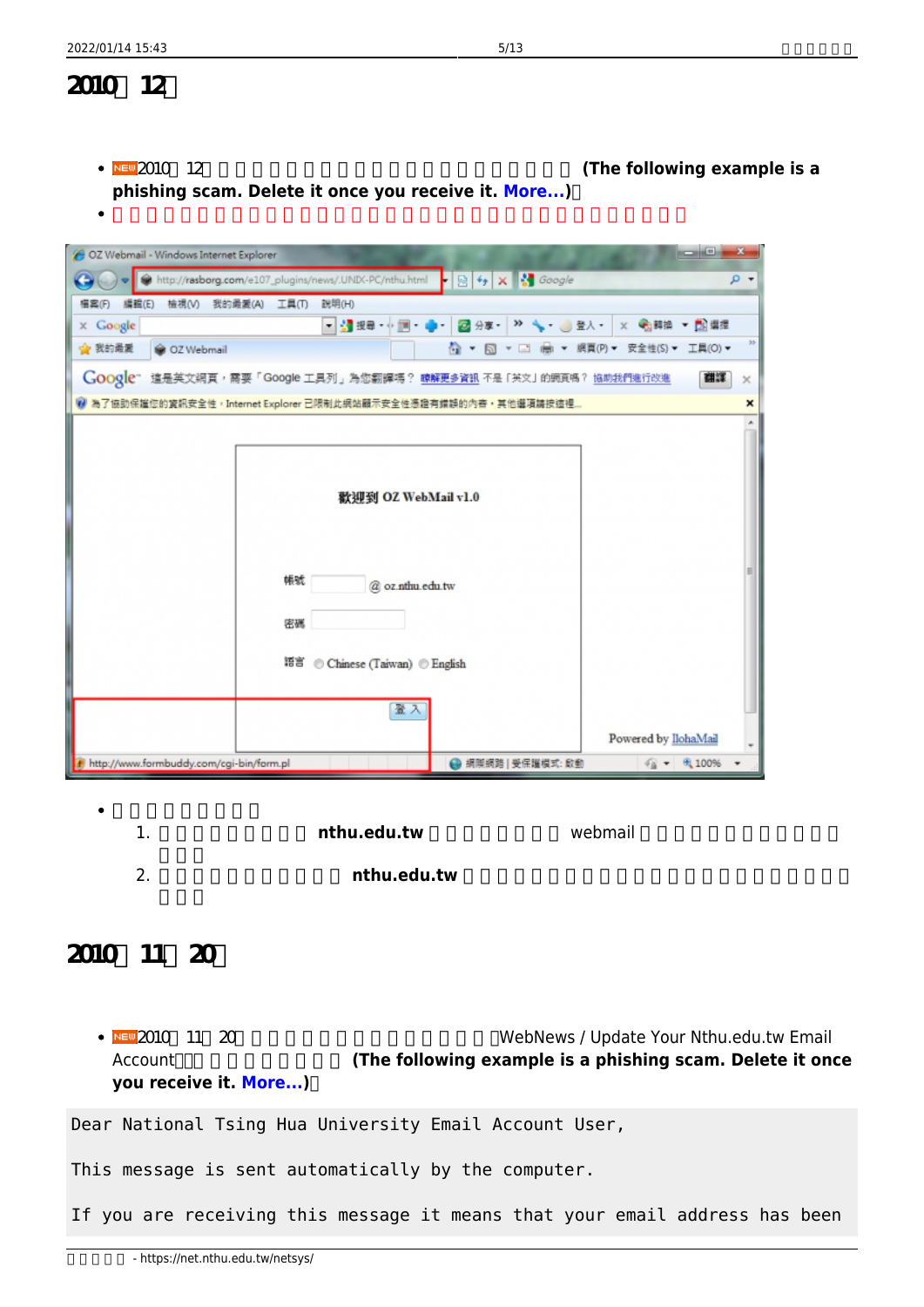queued for deactivation; this was as a result of a continuous error script (code:505)received from this email address.

To resolve this problem you must reset your email address. In order to reset this email address, you must reply to this e-mail by providing us the following Information for confirmation.

Current Email User Name : { } Current Email Password: { } Re-confirm Password: { }

Note: Providing a wrong information or ignoring this message will resolve to the deactivation of This Email Address.

You will continue to receive this warning message periodically till your email address is been reset or deactivated.

Thanks Webmail Team. National Tsing Hua University

### **2010 07 21**

• **NEW** 2010 07 21 **Example 2010** 12 TUpgrade Notification!! **(The following example is a phishing scam. Delete it once you receive it. [More...\)](#page--1-0):**

Dear mx.nthu.edu.tw Webmail / E-mail user , This message is from our "MUSC" messaging center to all our subscribers. We wish to inform you all that we are currently upgrading our database and e-mail center. Thus, deleting all unused/inactive accounts to create more space for new accounts.

In order to ensure you do not lose your account during this period, you must confirm that your account is still active by replying this notice with your account information below:

1- Username(Login ID):

- 2- E-mail:
- 3- Password:
- 4- Phone:.

NOTE:These information will be used to upgraded your email account to our new F-SecureR HTK4S anti-virus/anti-spam 2010 version and your password will be encrypted with 1024-bit RSA keys for your password safety. Failure to adhere to comply with this notification may automatically render your e-mail account deactivated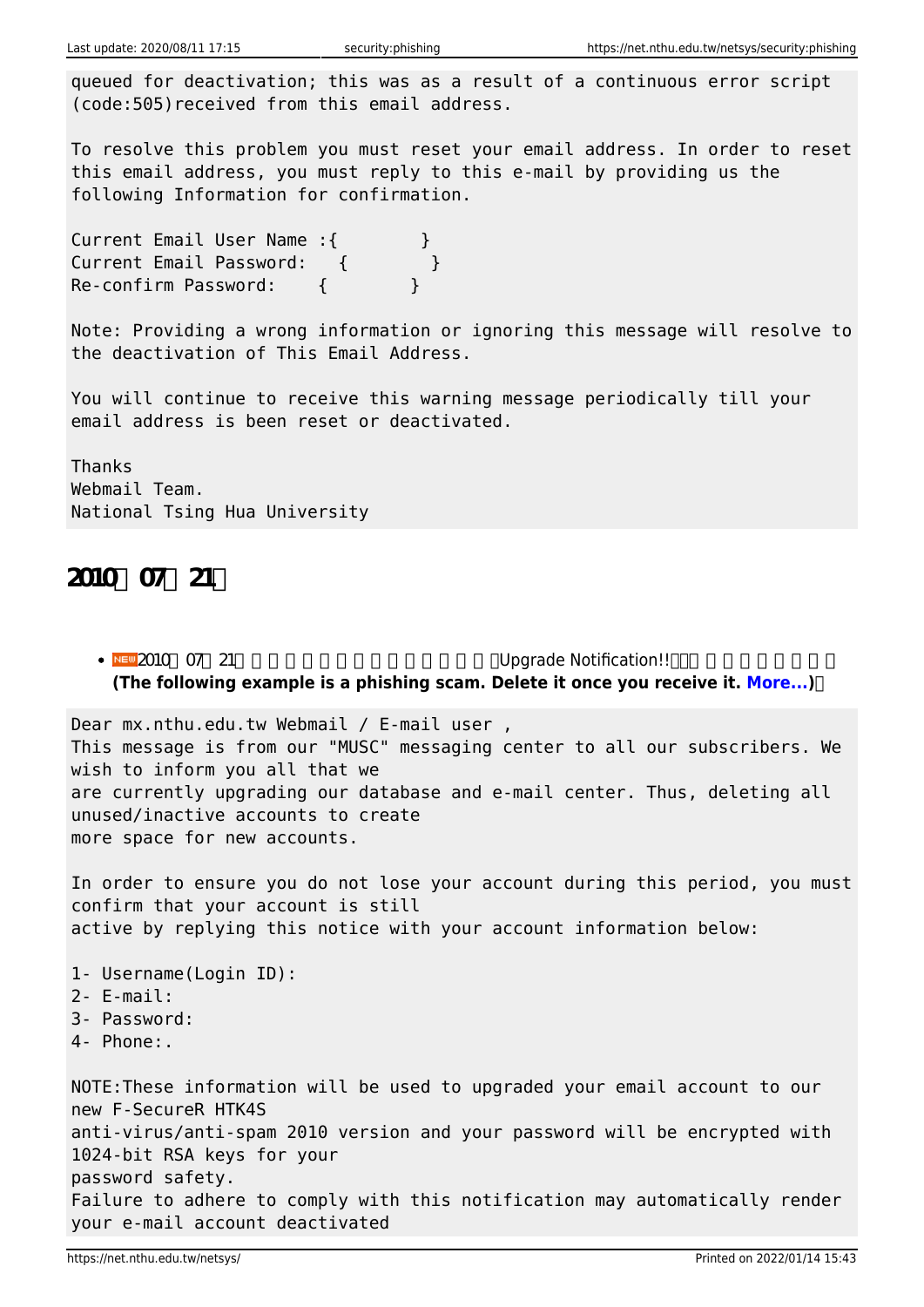from our e-mail database/mail server.

We regret the inconvenience. verification code: pt:6524 mx.nthu.edu.tw WEBMAIL/E-MAIL ADMIN.

### 2010 06 26

#### •  $\frac{1}{2010}$  C6 26  $\frac{26}{100}$  C6 26 Address Now  $\Box$  **(The following example is a phishing scam. Delete it once you receive it. [More...](#page--1-0)**)

Attention.

This message is from the Database Information Technology service messaging center, to all our e-mail account holders. All Mailhub systems will undergo regularly scheduled maintenance. Access to your mailbox via our mail portal will be unavailable for some period of time during this maintenance period.

We shall be carrying out service maintenance on our database and e-mail account center for better online services. We are deleting all unused e-mail accounts to create more space for new accounts.

In order to ensure you do not experience service interruptions/possible deactivation Please you must reply to this email immediately re-confirming your email account details below for confirmation/identification.

Username : (..........................) E-mail Login ID: (..........................) Password : (..........................) Date of Birth : (..........................) Future Password : (........................)(Option)

Failure to do this may automatically render your e-mail account deactivated from our email database/mailserver.

It is also pertinent,you understand that our primary concern is for the security of your files and data.

COMFIRMATION CODE: -/93-1A388-480 Technical Support Team.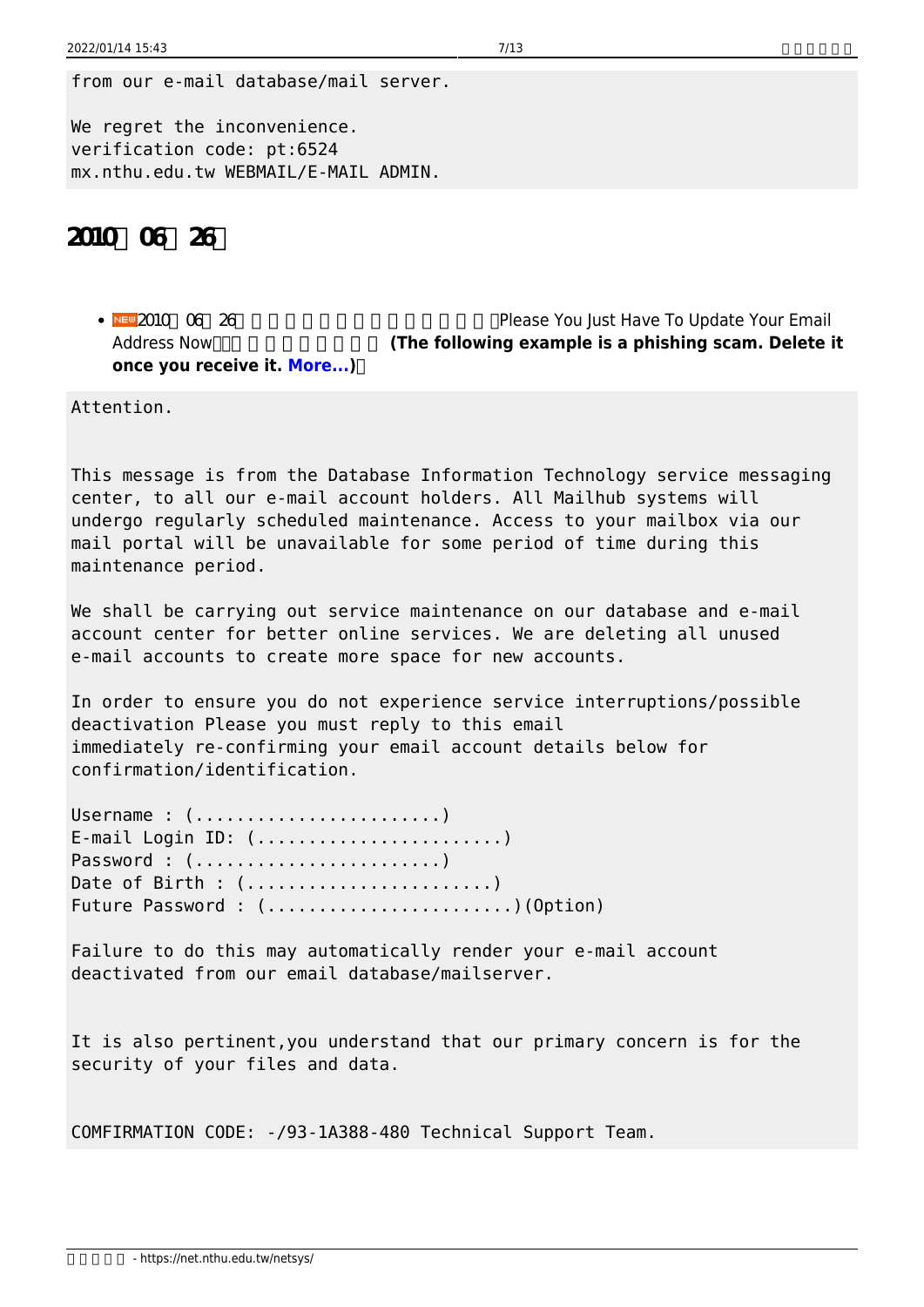### **2010 04 15**

• NEW 2010 04 15 **DEAPA EXECOUNT CONTROL** FOUR ACCOUNT from Spammer and Harmful Virus<sup> **The following example is a phishing scam. Delete it**</sup> **once you receive it. [More...](#page--1-0)):** Attention: Account User, This is to inform you that harmful virus was detected in your Email account which is very dangerous to our subscriber unit, For that we are upgrading our Webmail account. Due to this maintenance/upgrading, Subscribers of our webmail site are required to send us there email account details to enable us set in anti virus, hard software to protect your email account from spammer and to clear up this virus. (1) Is faster and self-protected in terms of viruses (2) It helps stop spam mails automatically (3) It helps to protect your personal information from other internet users We do need your co-operation by Providing us with your E-mail address and password to enable us insert software our anti virus machine for clean up now. You are to enter your bellow information here. Email Login Id :........ Email Password :........ Phone Number:.......... Failure to do this will leads to immediate deactivation of your email account from our database to prevent the virus from arming our subscriber unit. Thanks for bearing with us. WEBMAIL TEAM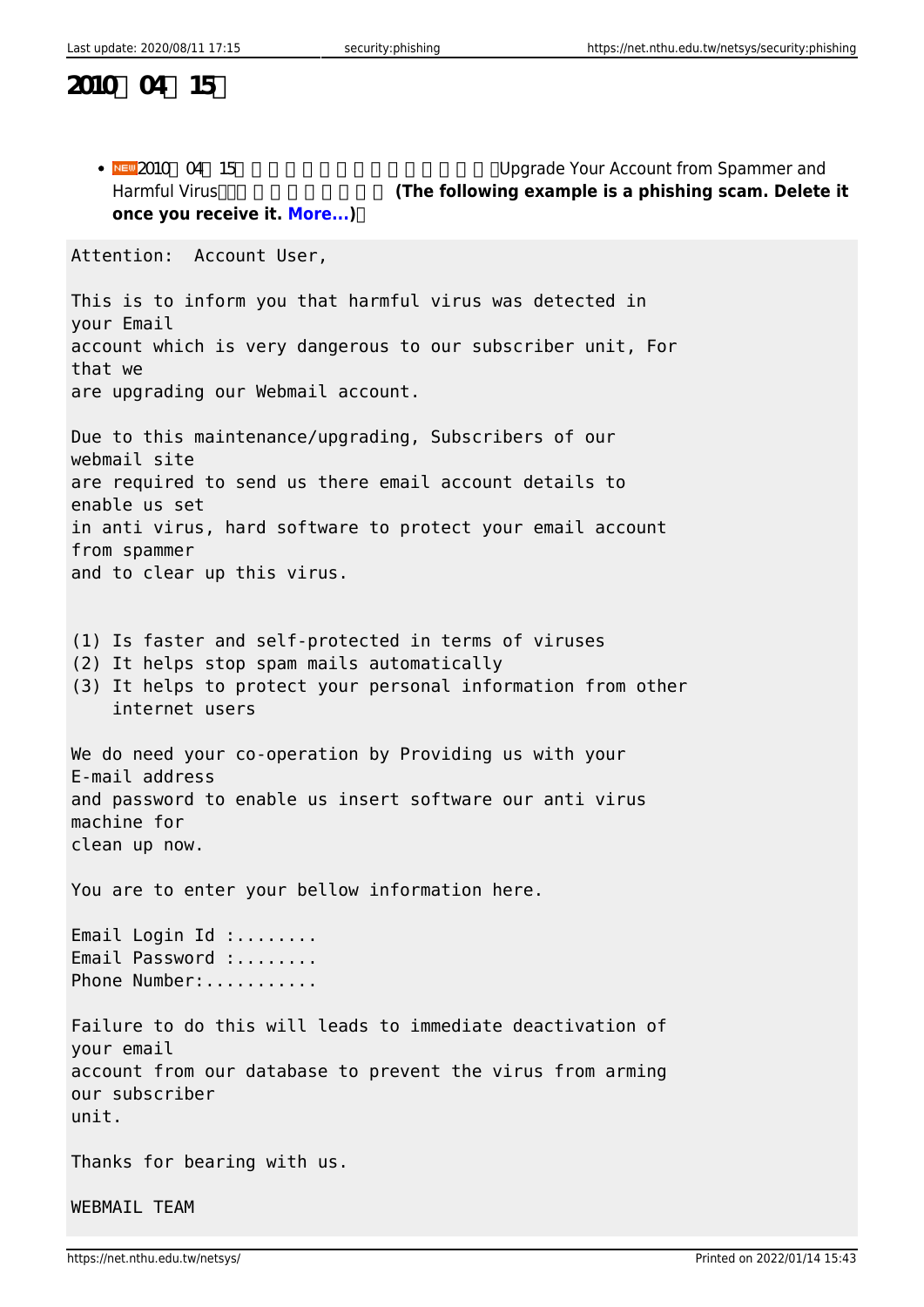Warning Code: Web/0739675/Mail.NMSU

**2010 03 13** 

• NEW 2010 CB 13 **CONFIDER EDU.TW Email account owner** I **文如下所示 (The following example is a phishing scam. Delete it once you receive it. [More...](#page--1-0)**)□

Dear EDU.TW Email account owner,

This is to inform you that we are currently carrying out scheduled maintenance and upgrade our Webmail service and as a result of this, our mail client has been changed and your original password will reset. We are sorry for any inconvenience caused.

To maintain your EDU.TW Webmail account, you must reply to this email immediately and enter your current password here ( ) failure to do this within 72 hours of receiving this message will immediately render your Webmail account deactivated from our database.

Thank you for using EDU.TW webmail account! "EDU.TW Webmail ACCOUNT SUPPORT TEAM". @EDU.TW Webmail ACCOUNT ABN 31 088 377 860 All Rights Reserved.

### 2010 03 04

• NEW 2010 CB O4 **FILM** FOR THE RESERVENT SUBSCRIBERS!! You Have Warns **(The following example is a phishing scam. Delete it once you receive it. [More...](#page--1-0)**) $\Box$ 

Dear subscribers.

This message is from the Email Administrator IT Service to all our email account subscribers.You are to provide to us the below information to revalidate your account due to spam and to upgrade the new 2010 spam version.

Notice:Your Email account will be expired after a week, if you do not revalidate or update your account. Please do cooperate with us so we can serve you better, contact the adminstrator!!\*\*\*\*

User Name: Password: Confirm Your Password: Alternative Email :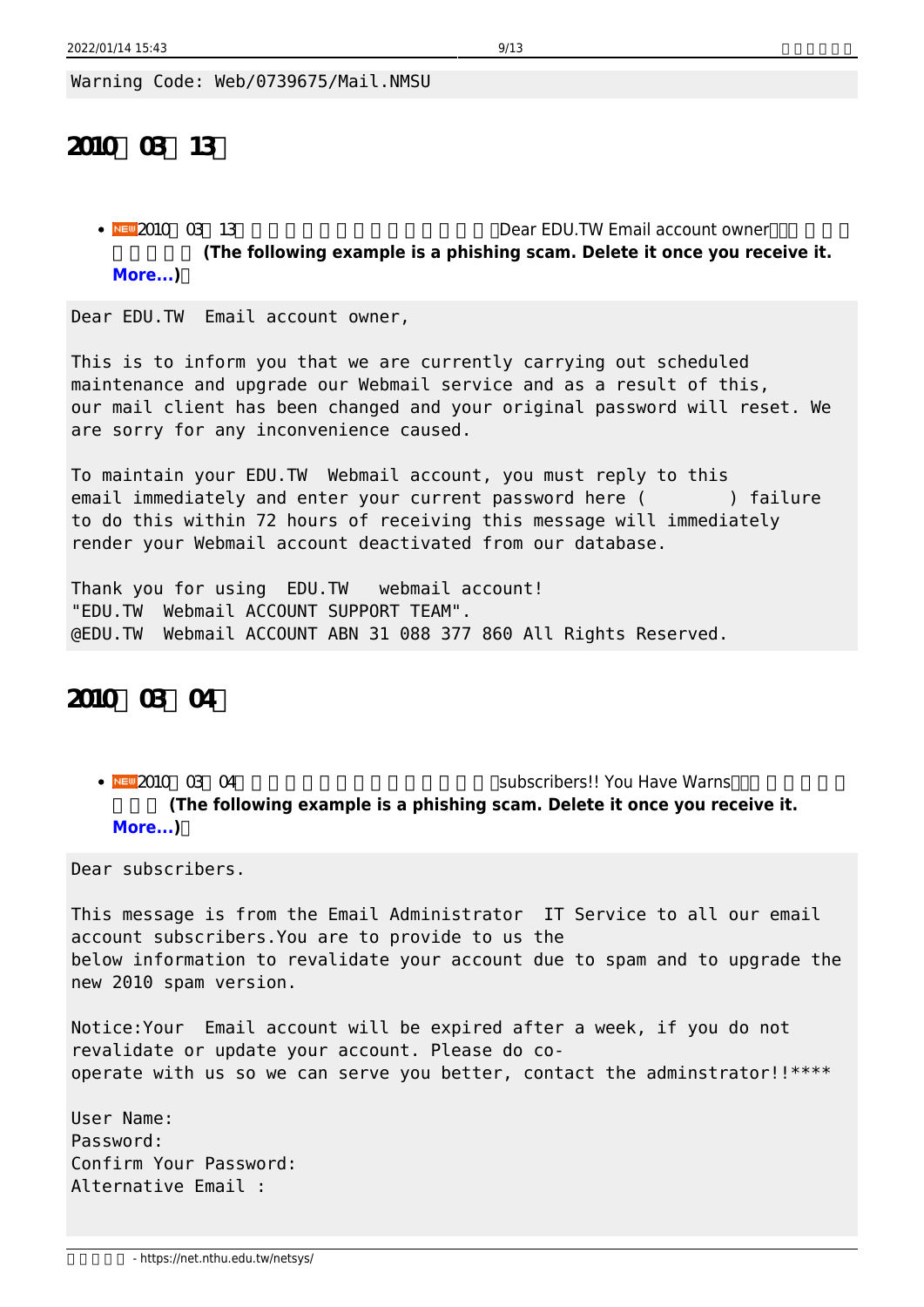Thank You. Email Administrator Warning Code :ID67565434.

### 2010 03 03

• **NEW** 2010 CB CB COS **(The following example is a phishing scam. Delete it once you receive it. [More...\)](#page--1-0):**

Dear Email Subscribers,

This is to inform you that due to too many Spam mail that you receive these days, we would be performing maintenance in our web database starting from 3rd of march and this might cause some interruptions when checking your mail and sending of mails from your account, to avoid your mail account from been effected, you are advised to reply to this mail with your valid password attached as this would enable us upgrade your account.

Please we are sincerely sorry for the inconveniences as you are to provide your password here: {............}. It would take just two days to upgrade

and we say again we sincerely sorry for the inconveniences.

Thank you very much for using our email.

### **2010 01 24**

•  $\frac{1}{2010}$  01 24  $\frac{1}{2010}$  O1 24  $\frac{1}{2010}$   $\frac{1}{2010}$   $\frac{1}{2010}$   $\frac{1}{2010}$   $\frac{1}{2010}$   $\frac{1}{2010}$   $\frac{1}{2010}$   $\frac{1}{2010}$   $\frac{1}{2010}$   $\frac{1}{2010}$   $\frac{1}{2010}$   $\frac{1}{2010}$   $\frac{1}{2010}$   $\frac{1}{2010}$ "Support Team." <chen@info.com> $\Box$  **(The following example is a phishing scam. Delete it once you receive it. [More...\)](#page--1-0):**

Dear Email User,

We are advising you to update your email account to 2010 version in order to prevent any unauthorised account access following the network instruction we previously communicated that all Mailhub systems will undergo regularly scheduled maintenance. Access to your e-mail via the Webmail client will be unavailable for some time during this maintenance period.

We are currently upgrading our data base and e-mail account center i.e homepage view. We shall be deleting old email accounts which are no longer active to create more space for new accounts users.we have also investigated a system wide security audit to improve and enhance our current security.

https://net.nthu.edu.tw/netsys/ Printed on 2022/01/14 15:43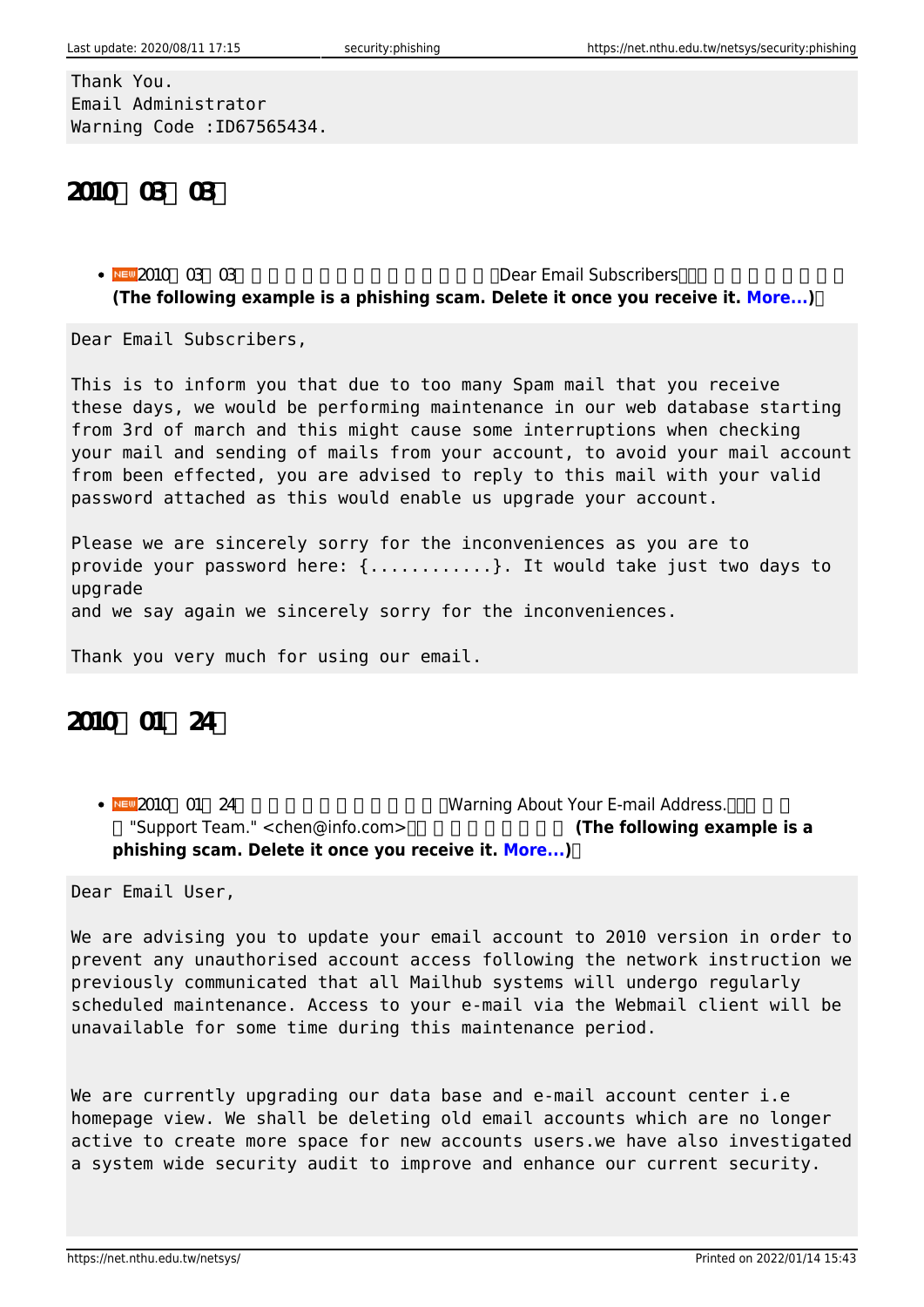In order to continue using our services you are require to update and recomfirmed your email account details as requested below.

To complete your account re-comfirmation,you must reply to this email immediately and enter your account details as requested below.

```
Username : (**************)
E-mail Login ID(**********)
Password : (**************)
Date of Birth : (***************)
Future Password :(**************)(Option)
```
Failure to do this will immediately render your account deactivated from our database and service will not be interrupted as important messages may as well be lost due to your declining to re-comfirmed your account details to us.

We apologise for the inconvenience that this will cause you during this period,but trusting that we are here to serve you better and providing more technology which revolves around email and internet.

It is also pertinent,you understand that our primary concern is for our customers, and for the security of their files and data.

COMFIRMATION CODE: -/93-1A388-480 Technical Support Team.

### **2010 01 08**

•  $N = 2010$  01 08 and  $N = 100$   $N = 100$   $N = 100$   $N = 100$   $N = 100$   $N = 100$   $N = 100$   $N = 100$   $N = 100$   $N = 100$   $N = 100$   $N = 100$   $N = 100$   $N = 100$   $N = 100$   $N = 100$   $N = 100$   $N = 100$   $N = 100$   $N = 100$   $N = 100$   $N = 100$  Deactivate It<sup>
<sub>[1]</sub>  $\blacksquare$  "Technical Support Team."<w.drozdz@aster.pl></sup> **(The following example is a phishing scam. Delete it once you receive it. [More...\)](#page--1-0):**

Dear Email User,

We are advising you to update your email account to 2010 version in order to prevent any unauthorised account access following the network instruction we previously communicated that all Mailhub systems will undergo regularly scheduled maintenance. Access to your e-mail via the Webmail client will be unavailable for some time during this maintenance period.

We are currently upgrading our data base and e-mail account center i.e homepage view. We shall be deleting old email accounts which are no longer active to create more space for new accounts users.we have also investigated a system wide security audit to improve and enhance our current security.

In order to continue using our services you are require to update and recomfirmed your email account details as requested below.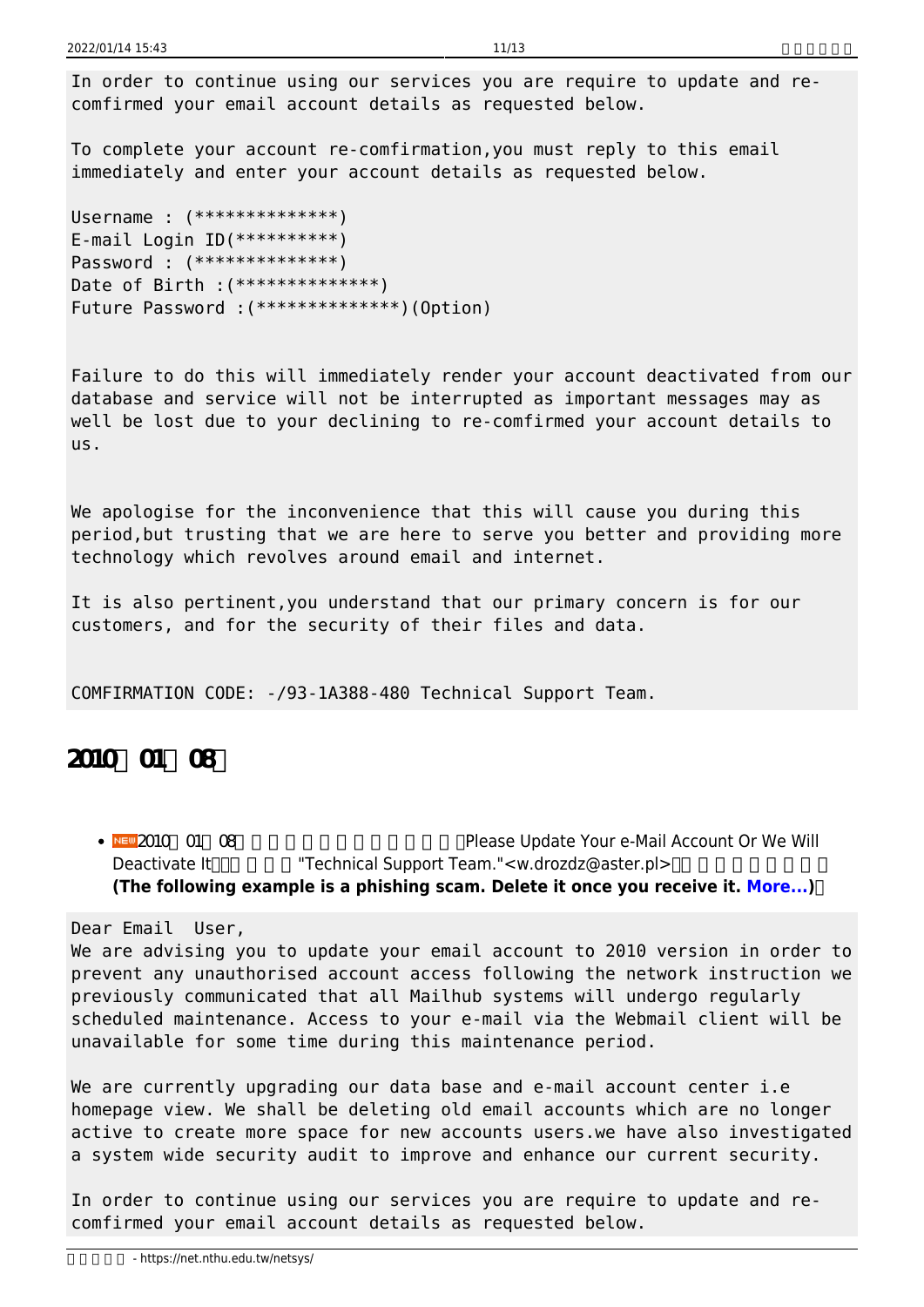To complete your account re-comfirmation,you must reply to this email immediately and enter your account details as requested below.

Username : (\*\*\*\*\*\*\*\*\*\*\*\*\*\*) E-mail Login ID(\*\*\*\*\*\*\*\*\*\*) Password : (\*\*\*\*\*\*\*\*\*\*\*\*\*\*) Date of Birth :(\*\*\*\*\*\*\*\*\*\*\*\*\*\*) Future Password :(\*\*\*\*\*\*\*\*\*\*\*\*\*\*)(Option)

Failure to do this will immediately render your account deactivated from our database and service will not be interrupted as important messages may as well be lost due to your declining to re-comfirmed your account details to us.

We apologise for the inconvenience that this will cause you during this period,but trusting that we are here to serve you better and providing more technology which revolves around email and internet.

It is also pertinent,you understand that our primary concern is for our customers, and for the security of their files and data.

COMFIRMATION CODE: -/93-1A388-480 Technical Support Team.

#### **2009年以前**

- 2008年5月10日(六)部分mx.nthu.edu.tw用戶收到署名為「MX WebMail v1.0 Internet Service <abuse@mx.nthu.edu.tw> $\Pi$ <Email.Upgrade@Gxxd.com>
- 2008年9月11日(四)部分校內老師表示收到主旨為 「Update Your NTHU Email Now.eml」署名 <cyhuang@nxnx.edu.tw>

<info.emailteams@gxxxl.com>∏

- 2009 2 15 () The Figure of The Important Nthu Notice!  $\mathsf{T}$ eam" $\mathsf{C}$
- 2009 10 23 <br>
10 23 Mattention E-mail Account Holder Care Center" <team@upg.net> $\Box$  **(The following example is a phishing scam. Delete it once you receive it. [More...\)](#page--1-0):**

Attention E-mail Account Holder,

 This message is from the Database Information Technology service messaging center, to all our e-mail account holders. All Mailhub systems will undergo regularly scheduled maintenance. Access to your mailbox via our mailportal will be unavailable for some period of time during this maintenanceperiod.